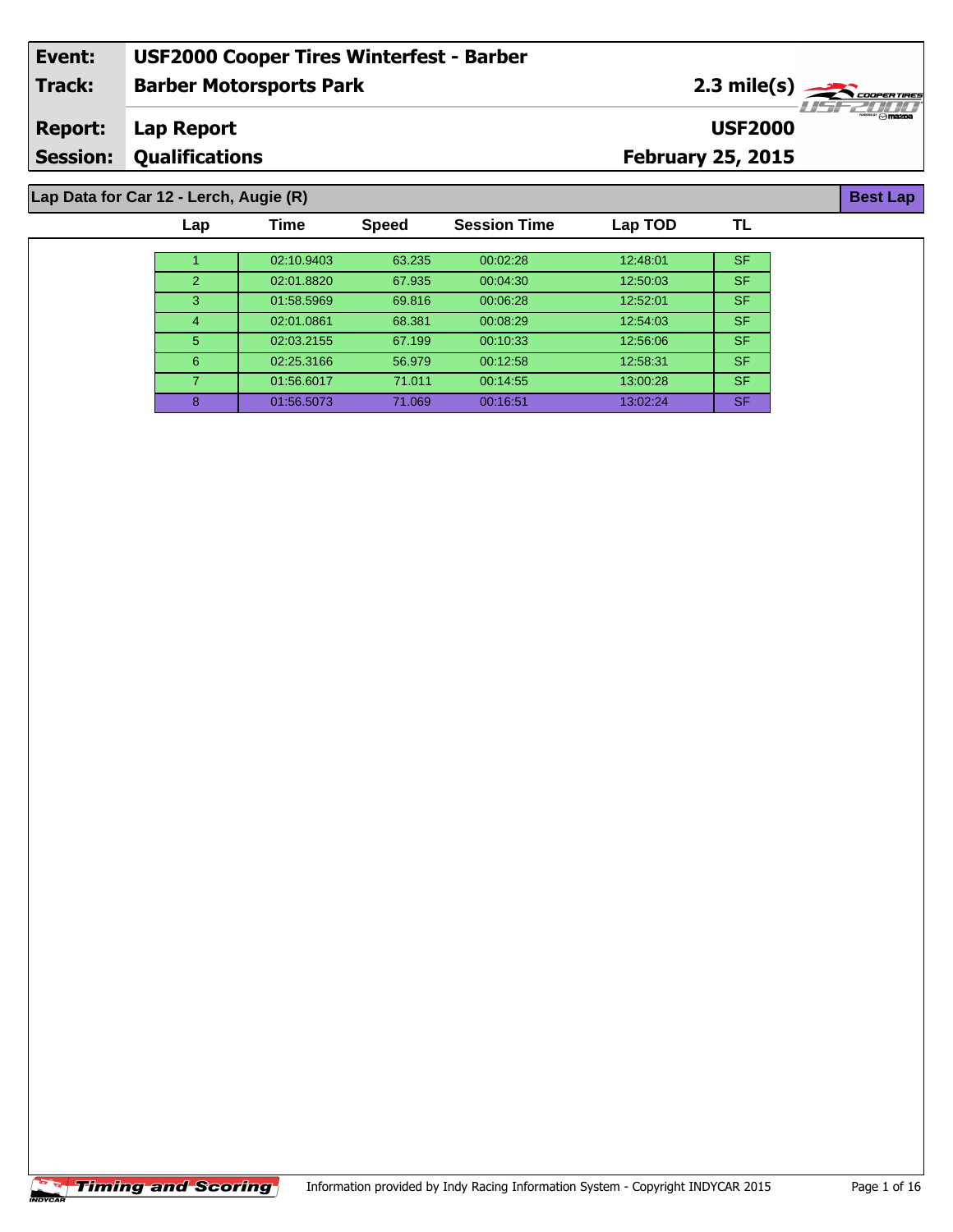| Event:         | <b>USF2000 Cooper Tires Winterfest - Barber</b>               |                          |                                                             |  |  |
|----------------|---------------------------------------------------------------|--------------------------|-------------------------------------------------------------|--|--|
| <b>Track:</b>  | <b>Barber Motorsports Park</b>                                |                          | $2.3$ mile(s) $\rightarrow$ Cooper Tires<br><i>HSEZHI</i> I |  |  |
| <b>Report:</b> | Lap Report                                                    | <b>USF2000</b>           | $m$ $\approx$ $m$ $\approx$ $m$                             |  |  |
|                | <b>Session: Qualifications</b>                                | <b>February 25, 2015</b> |                                                             |  |  |
|                |                                                               |                          |                                                             |  |  |
|                | Lap Data for Car 14 - Stephens, Michai (R)<br><b>Best Lap</b> |                          |                                                             |  |  |

| Lap | Time       | <b>Speed</b> | <b>Session Time</b> | Lap TOD  | ΤL        |  |
|-----|------------|--------------|---------------------|----------|-----------|--|
|     | 02:11.1053 | 63.155       | 00:02:23            | 12:47:56 | <b>SF</b> |  |
| 2   | 02:11.2739 | 63.074       | 00:04:34            | 12:50:07 | <b>SF</b> |  |
| 3   | 01:57.0970 | 70.711       | 00:06:31            | 12:52:05 | <b>SF</b> |  |
| 4   | 01:58.4208 | 69.920       | 00:08:30            | 12:54:03 | <b>SF</b> |  |
| 5   | 01:57.0485 | 70.740       | 00:10:27            | 12:56:00 | <b>SF</b> |  |
| 6   | 01:54.0140 | 72.623       | 00:12:21            | 12:57:54 | <b>SF</b> |  |
|     | 01:53.6358 | 72.864       | 00:14:15            | 12:59:48 | <b>SF</b> |  |
| 8   | 01:53.6479 | 72.857       | 00:16:08            | 13:01:41 | <b>SF</b> |  |

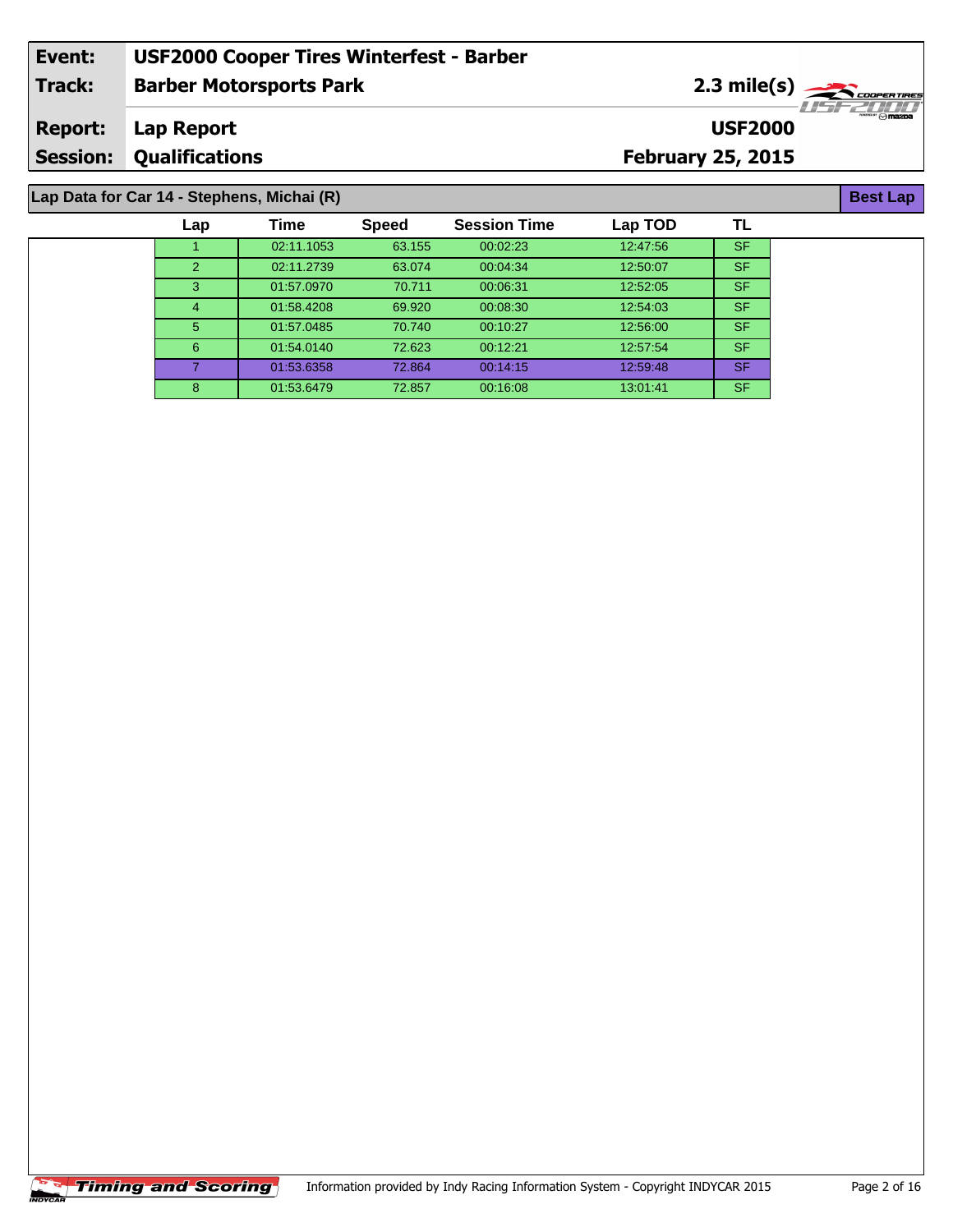| Event:  | <b>USF2000 Cooper Tires Winterfest - Barber</b> |                                                                                                                                                                                                                                                                                                                                                                                                                                   |
|---------|-------------------------------------------------|-----------------------------------------------------------------------------------------------------------------------------------------------------------------------------------------------------------------------------------------------------------------------------------------------------------------------------------------------------------------------------------------------------------------------------------|
| Track:  | <b>Barber Motorsports Park</b>                  | $2.3$ mile(s) $\overbrace{\hspace{2.5cm}}$ $\overbrace{\hspace{2.5cm}}$ $\overbrace{\hspace{2.5cm}}$ $\overbrace{\hspace{2.5cm}}$ $\overbrace{\hspace{2.5cm}}$ $\overbrace{\hspace{2.5cm}}$ $\overbrace{\hspace{2.5cm}}$ $\overbrace{\hspace{2.5cm}}$ $\overbrace{\hspace{2.5cm}}$ $\overbrace{\hspace{2.5cm}}$ $\overbrace{\hspace{2.5cm}}$ $\overbrace{\hspace{2.5cm}}$ $\overbrace{\hspace{2.5cm}}$ $\overbrace{\hspace{2.5cm$ |
| Report: | Lap Report                                      | <b>M</b> mazna<br><b>USF2000</b>                                                                                                                                                                                                                                                                                                                                                                                                  |
|         | <b>Session: Qualifications</b>                  | <b>February 25, 2015</b>                                                                                                                                                                                                                                                                                                                                                                                                          |
|         |                                                 |                                                                                                                                                                                                                                                                                                                                                                                                                                   |

1 02:19.7631 59.243 00:02:39 12:48:12 SF 02:45.0198 50.176 00:05:24 12:50:57 SF 02:11.2836 63.070 00:07:35 12:53:08 SF 02:03.9111 66.822 00:09:39 12:55:12 SF 02:03.6805 66.947 00:11:42 12:57:16 SF 02:00.8586 68.510 00:13:43 12:59:16 SF

**Lap Time Speed Session Time Lap TOD**

#### **Lap Data for Car 16 - Dayson, James**

**Best Lap**

**TL**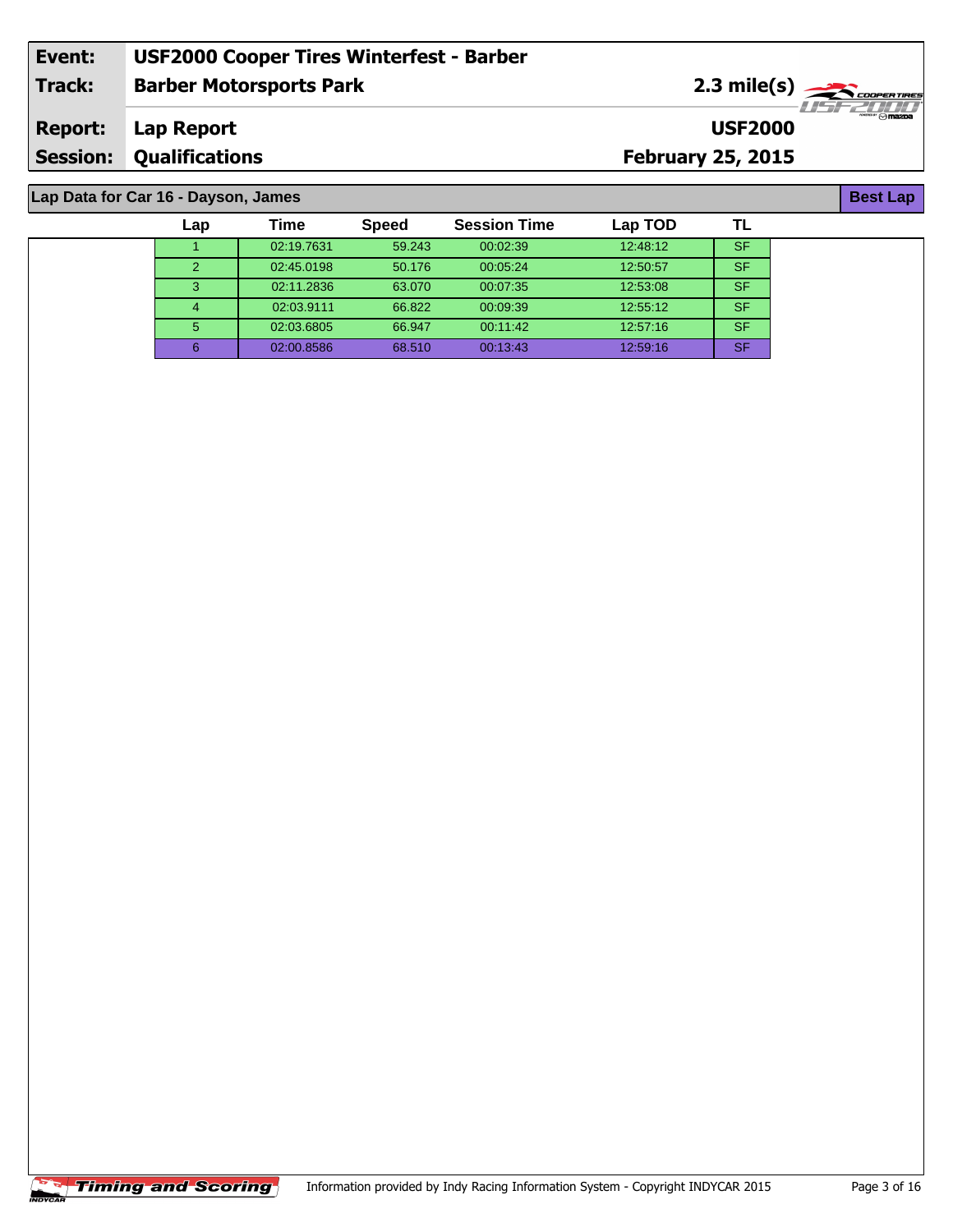| Event:         | <b>USF2000 Cooper Tires Winterfest - Barber</b> |                                          |                                         |
|----------------|-------------------------------------------------|------------------------------------------|-----------------------------------------|
| Track:         | <b>Barber Motorsports Park</b>                  | $2.3$ mile(s) $\rightarrow$ COOPER TIRES | 775277777                               |
| <b>Report:</b> | Lap Report                                      | <b>USF2000</b>                           | $\mathbb{R}^m \otimes \mathbb{R}$ mazna |
|                | <b>Session: Qualifications</b>                  | <b>February 25, 2015</b>                 |                                         |
|                |                                                 |                                          |                                         |
|                | Lap Data for Car 17 - Franzoni, Victor          |                                          | <b>Best Lap</b>                         |

# **Lap Data for Car 17 - Franzoni, Victor**

 $MIXCAB$ 

| $\mathsf{Lap}$ | Time       | <b>Speed</b> | <b>Session Time</b> | Lap TOD  |           |
|----------------|------------|--------------|---------------------|----------|-----------|
|                | 02:01.1619 | 68.338       | 00:03:20            | 12:48:53 | <b>SF</b> |
| $\overline{2}$ | 01:54.7375 | 72.165       | 00:05:15            | 12:50:48 | <b>SF</b> |
| 3              | 01:51.8861 | 74.004       | 00:07:07            | 12:52:40 | <b>SF</b> |
| $\overline{4}$ | 01:54.7486 | 72.158       | 00:09:01            | 12:54:34 | <b>SF</b> |
| 5              | 01:53.4595 | 72.978       | 00:10:55            | 12:56:28 | <b>SF</b> |
| 6              | 01:47.5886 | 76.960       | 00:12:42            | 12:58:15 | <b>SF</b> |
| 7.             | 01:47.3591 | 77.124       | 00:14:30            | 13:00:03 | <b>SF</b> |
| 8              | 01:46.0442 | 78.081       | 00:16:16            | 13:01:49 | <b>SF</b> |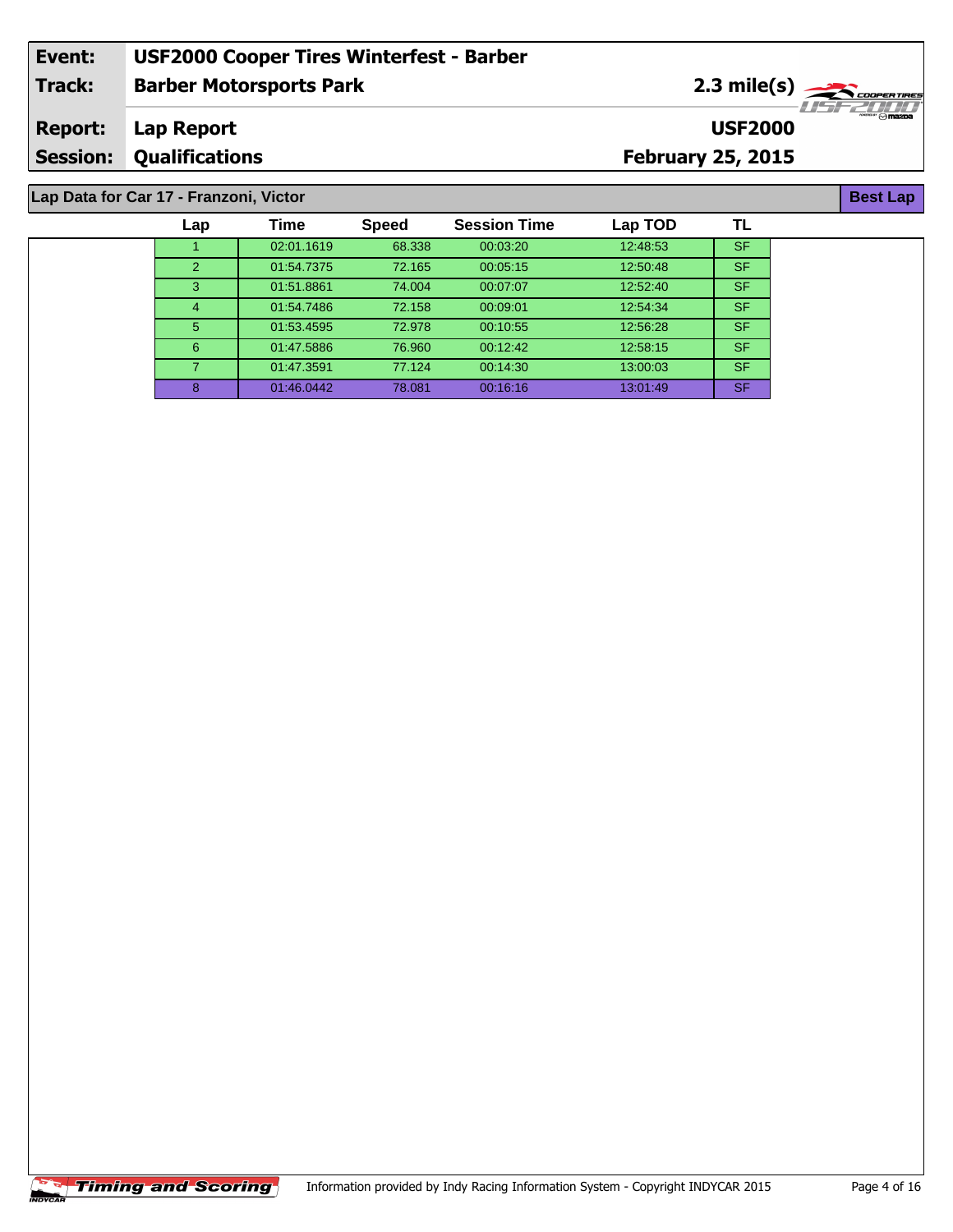| Event:         | <b>USF2000 Cooper Tires Winterfest - Barber</b> |                                                       |                        |
|----------------|-------------------------------------------------|-------------------------------------------------------|------------------------|
| Track:         | <b>Barber Motorsports Park</b>                  | $2.3$ mile(s) $\frac{1}{\sqrt{2.560 \text{ FWHM}^2}}$ |                        |
| <b>Report:</b> | Lap Report                                      | <b>USF2000</b>                                        | <b>SHORE TO MARGIN</b> |
|                | <b>Session: Qualifications</b>                  | <b>February 25, 2015</b>                              |                        |
|                |                                                 |                                                       |                        |

# **Lap Data for Car 2 - Jamin, Nico**

| Lap            | Time       | <b>Speed</b> | <b>Session Time</b> | Lap TOD  | TL        |  |
|----------------|------------|--------------|---------------------|----------|-----------|--|
|                | 01:49.4180 | 75.673       | 00:03:56            | 12:49:29 | <b>SF</b> |  |
| $\overline{2}$ | 01:52.4617 | 73.625       | 00:05:49            | 12:51:22 | <b>SF</b> |  |
| 3              | 02:04.3070 | 66.609       | 00:07:53            | 12:53:26 | <b>SF</b> |  |
| $\overline{4}$ | 01:46.2492 | 77.930       | 00:09:39            | 12:55:12 | <b>SF</b> |  |
| 5              | 01:47.7357 | 76.855       | 00:11:27            | 12:57:00 | <b>SF</b> |  |
| 6              | 01:46.1172 | 78.027       | 00:13:13            | 12:58:46 | <b>SF</b> |  |
|                | 01:46.1312 | 78.017       | 00:14:59            | 13:00:32 | <b>SF</b> |  |
| 8              | 01:53.1551 | 73.174       | 00:16:52            | 13:02:26 | <b>SF</b> |  |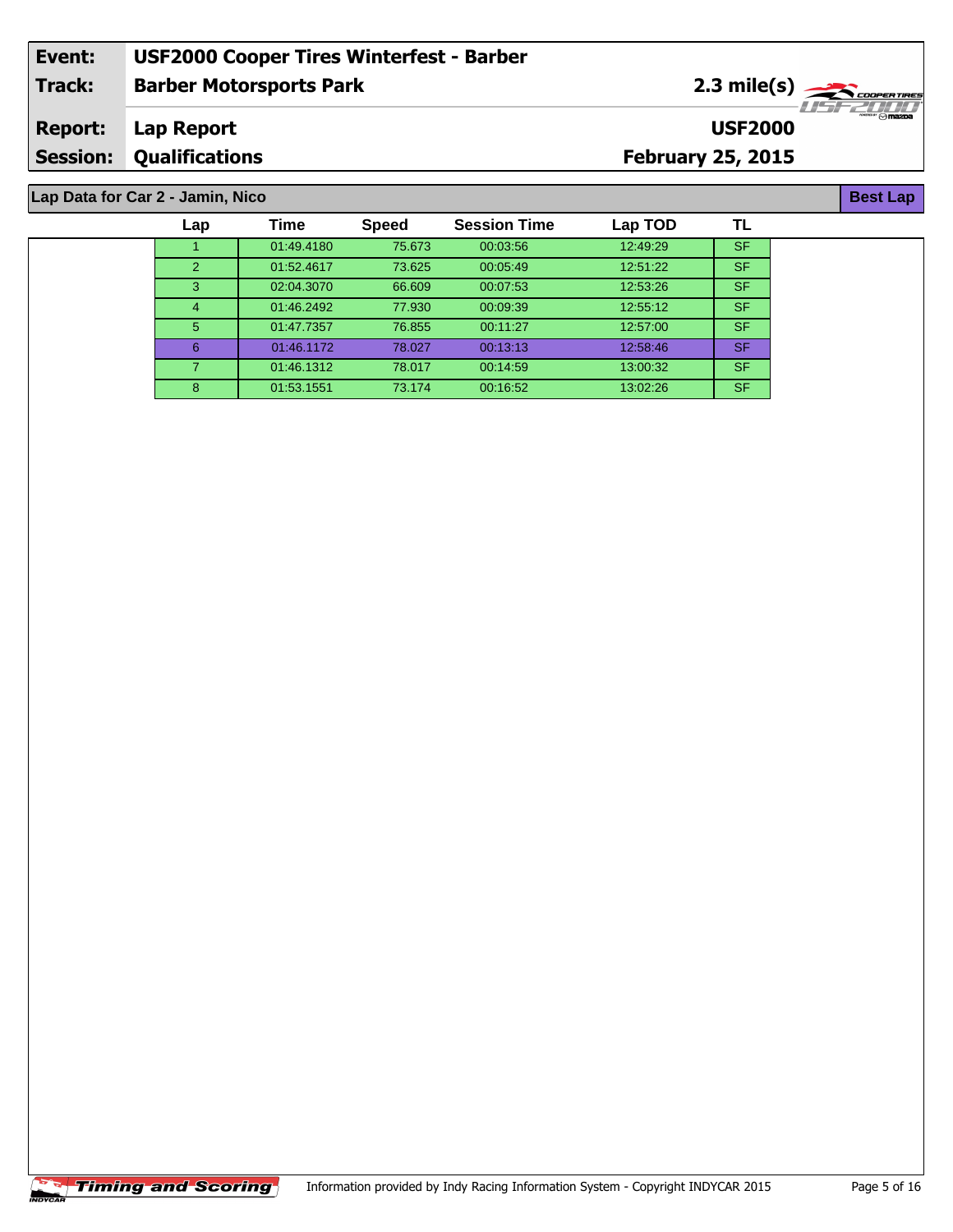|         | <b>Session: Qualifications</b>                  | <b>February 25, 2015</b>                                  |                             |
|---------|-------------------------------------------------|-----------------------------------------------------------|-----------------------------|
| Report: | Lap Report                                      | <b>USF2000</b>                                            | <b>SECTION IN THE STATE</b> |
| Track:  | <b>Barber Motorsports Park</b>                  | $2.3$ mile(s) $\frac{1}{\sqrt{2.56} \text{200} \text{C}}$ |                             |
| Event:  | <b>USF2000 Cooper Tires Winterfest - Barber</b> |                                                           |                             |

### **Lap Data for Car 22 - Eidson, Jake**

| Lap            | Time       | <b>Speed</b> | <b>Session Time</b> | Lap TOD  |           |
|----------------|------------|--------------|---------------------|----------|-----------|
|                | 01:50.7079 | 74.791       | 00:04:08            | 12:49:41 | SF        |
| $\overline{2}$ | 01:48.6074 | 76.238       | 00:05:56            | 12:51:30 | <b>SF</b> |
| 3              | 01:49.5067 | 75.612       | 00:07:46            | 12:53:19 | SF        |
| 4              | 01:49.5056 | 75.613       | 00:09:35            | 12:55:09 | <b>SF</b> |
| 5.             | 01:46.4606 | 77.775       | 00:11:22            | 12:56:55 | <b>SF</b> |
| 6              | 01:46.7559 | 77.560       | 00:13:09            | 12:58:42 | <b>SF</b> |
|                | 01:55.9233 | 71.427       | 00:15:05            | 13:00:38 | <b>SF</b> |

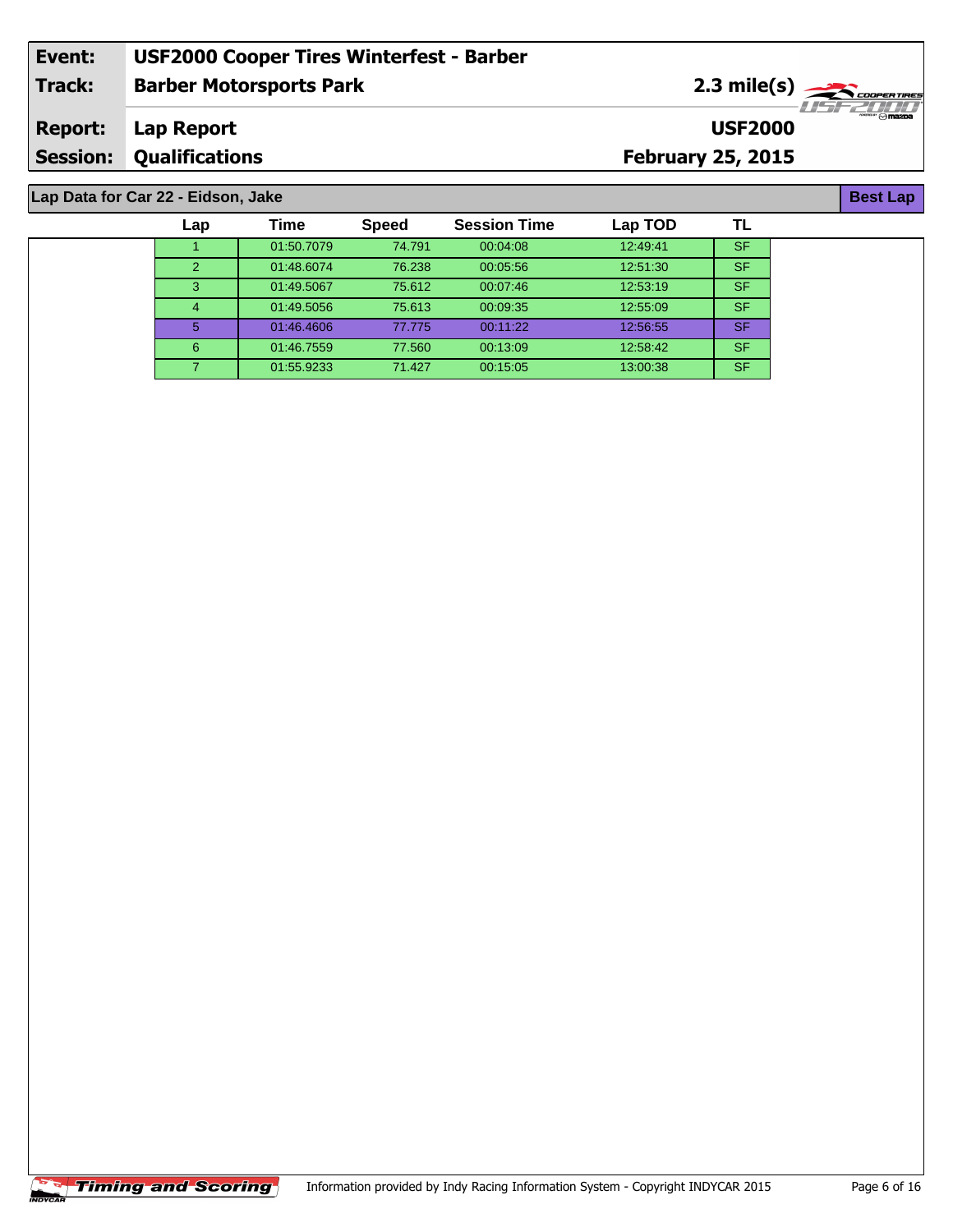| Event:         | <b>USF2000 Cooper Tires Winterfest - Barber</b> |                                    |
|----------------|-------------------------------------------------|------------------------------------|
| Track:         | <b>Barber Motorsports Park</b>                  | $2.3$ mile(s) $\sum$ coorer Tires  |
| <b>Report:</b> | Lap Report                                      | $\sqrt{m}$ mazpa<br><b>USF2000</b> |
|                | <b>Session: Qualifications</b>                  | <b>February 25, 2015</b>           |
|                |                                                 |                                    |

#### **Lap Data for Car 3 - Telitz, Aaron**

| Lap            | Time       | <b>Speed</b> | <b>Session Time</b> | Lap TOD  | TL        |  |
|----------------|------------|--------------|---------------------|----------|-----------|--|
|                | 01:49.8835 | 75.353       | 00:04:00            | 12:49:33 | <b>SF</b> |  |
| $\overline{2}$ | 01:51.4073 | 74.322       | 00:05:52            | 12:51:25 | <b>SF</b> |  |
| 3              | 01:49.3357 | 75.730       | 00:07:41            | 12:53:14 | <b>SF</b> |  |
| $\overline{4}$ | 01:49.2610 | 75.782       | 00:09:30            | 12:55:03 | <b>SF</b> |  |
| $\overline{5}$ | 01:47.0166 | 77.371       | 00:11:17            | 12:56:50 | SF.       |  |
| 6              | 01:50.0388 | 75.246       | 00:13:07            | 12:58:40 | <b>SF</b> |  |
|                | 01:51.5530 | 74.225       | 00:14:59            | 13:00:32 | <b>SF</b> |  |
| 8              | 01:50.3729 | 75.018       | 00:16:49            | 13:02:22 | <b>SF</b> |  |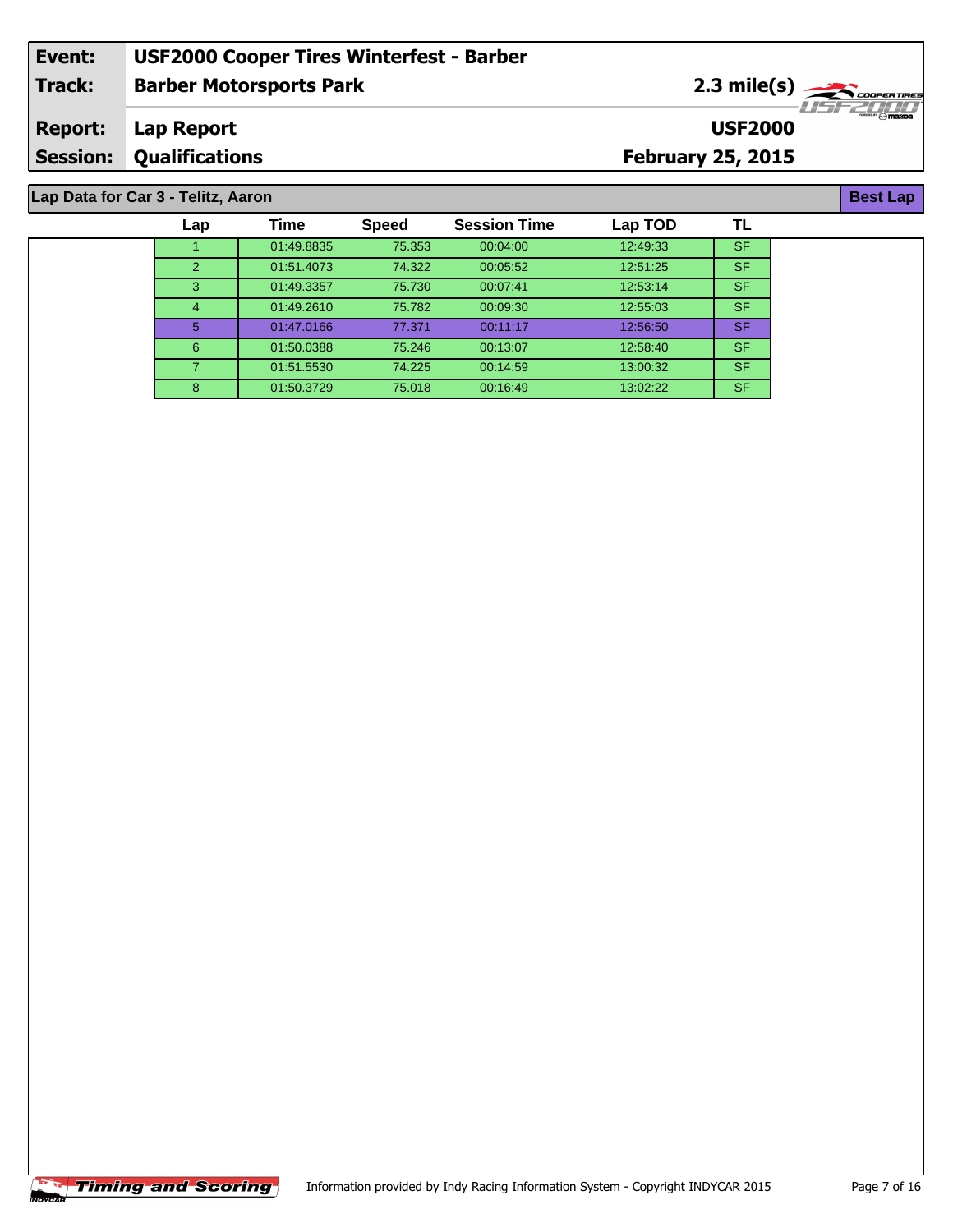| Event:          | <b>USF2000 Cooper Tires Winterfest - Barber</b> |                          |                                                      |
|-----------------|-------------------------------------------------|--------------------------|------------------------------------------------------|
| <b>Track:</b>   | <b>Barber Motorsports Park</b>                  |                          | $2.3$ mile(s) $\rightarrow$ CODPERTIRES<br>777771111 |
| <b>Report:</b>  | Lap Report                                      | <b>USF2000</b>           | <sup>ee</sup> ∞ mazna                                |
| <b>Session:</b> | <b>Qualifications</b>                           | <b>February 25, 2015</b> |                                                      |
|                 |                                                 |                          |                                                      |
|                 | Lap Data for Car 33 - Martin, Anthony (R)       |                          | <b>Best Lap</b>                                      |

| $P^{\text{max}}$ ive var vversione and the set of $P$ |     |            |              |                     |          |           |  |
|-------------------------------------------------------|-----|------------|--------------|---------------------|----------|-----------|--|
|                                                       | Lap | Time       | <b>Speed</b> | <b>Session Time</b> | Lap TOD  |           |  |
|                                                       |     | 02:01.8373 | 67.959       | 00:04:22            | 12:49:55 | <b>SF</b> |  |
|                                                       | 2   | 02:00.3496 | 68,800       | 00:06:22            | 12:51:55 | <b>SF</b> |  |
|                                                       | 3   | 01:57.8956 | 70.232       | 00:08:20            | 12:53:53 | <b>SF</b> |  |
|                                                       | 4   | 01:55.9373 | 71.418       | 00:10:16            | 12:55:49 | <b>SF</b> |  |
|                                                       | 5   | 01:55.9337 | 71.420       | 00:12:12            | 12:57:45 | <b>SF</b> |  |
|                                                       | 6   | 01:54.8409 | 72.100       | 00:14:07            | 12:59:40 | <b>SF</b> |  |
|                                                       |     | 01:53.1650 | 73.167       | 00:16:00            | 13:01:33 | <b>SF</b> |  |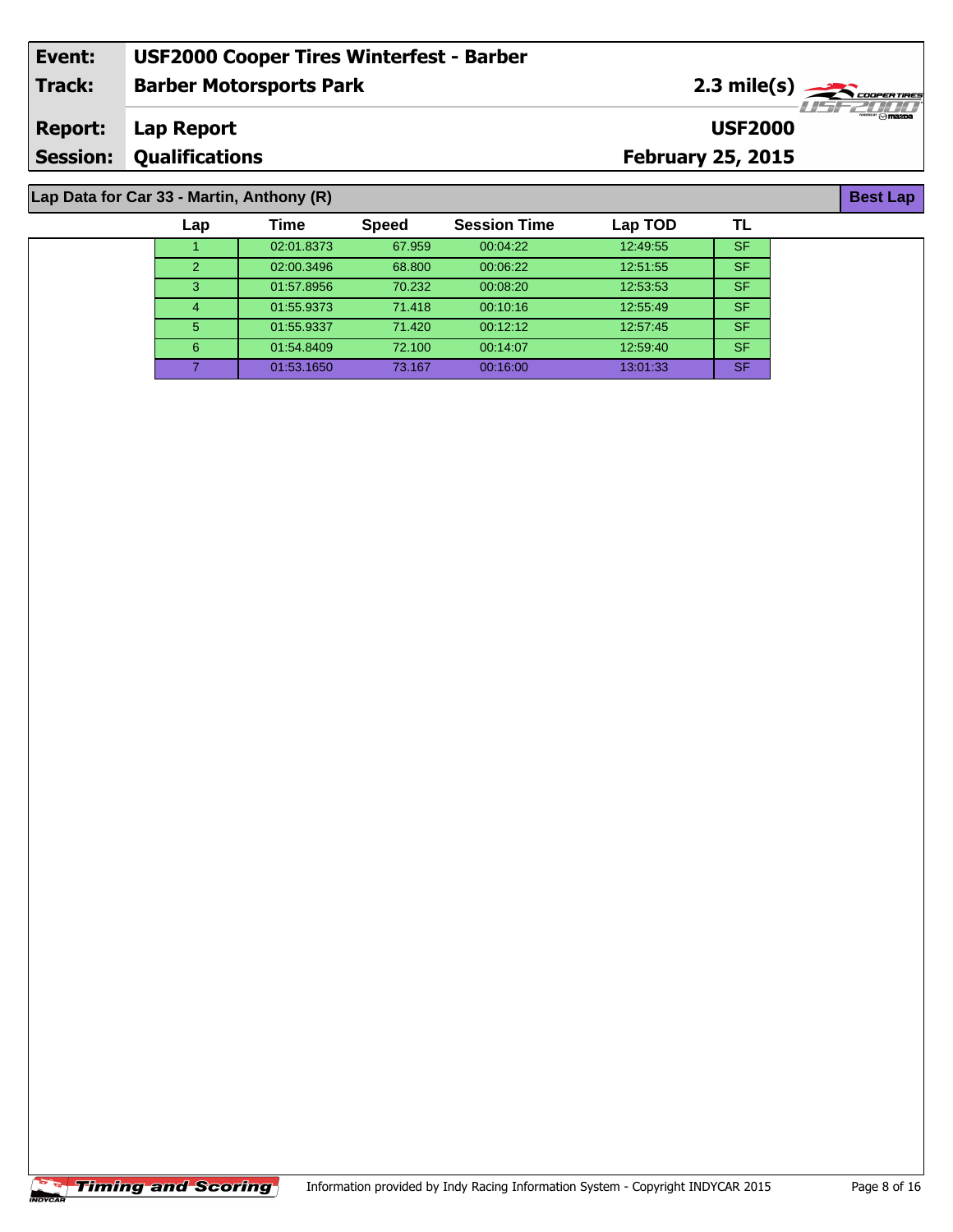| Event:         | <b>USF2000 Cooper Tires Winterfest - Barber</b> |                          |                  |
|----------------|-------------------------------------------------|--------------------------|------------------|
| Track:         | <b>Barber Motorsports Park</b>                  | $2.3 \text{ mile(s)}$    | <u>USFZIJIJI</u> |
| <b>Report:</b> | Lap Report                                      | <b>USF2000</b>           | $\sim$ mazna     |
|                | <b>Session: Qualifications</b>                  | <b>February 25, 2015</b> |                  |
|                |                                                 |                          |                  |
|                | Lap Data for Car 5 - Andre Soori, Keyvan        |                          | <b>Best Lap</b>  |

| Lap Data for Car 5 - Andre Soori, Keyvan |     |            |              |                     |          |           |  |
|------------------------------------------|-----|------------|--------------|---------------------|----------|-----------|--|
|                                          | Lap | Time       | <b>Speed</b> | <b>Session Time</b> | Lap TOD  | TL        |  |
|                                          |     | 02:22.4870 | 58.111       | 00:02:52            | 12:48:25 | SF.       |  |
|                                          | 2   | 02:03.4872 | 67.051       | 00:04:55            | 12:50:28 | <b>SF</b> |  |
|                                          | 3   | 02:01.6445 | 68.067       | 00:06:57            | 12:52:30 | <b>SF</b> |  |
|                                          | 4   | 01:59.6443 | 69.205       | 00:08:56            | 12:54:30 | SF.       |  |
|                                          | 5   | 01:59.8181 | 69.105       | 00:10:56            | 12:56:29 | SF.       |  |
|                                          | 6   | 01:58.7031 | 69.754       | 00:12:55            | 12:58:28 | <b>SF</b> |  |
|                                          |     | 01:57.4145 | 70.519       | 00:14:52            | 13:00:26 | SF.       |  |
|                                          | 8   | 01:56.7970 | 70.892       | 00:16:49            | 13:02:22 | SF.       |  |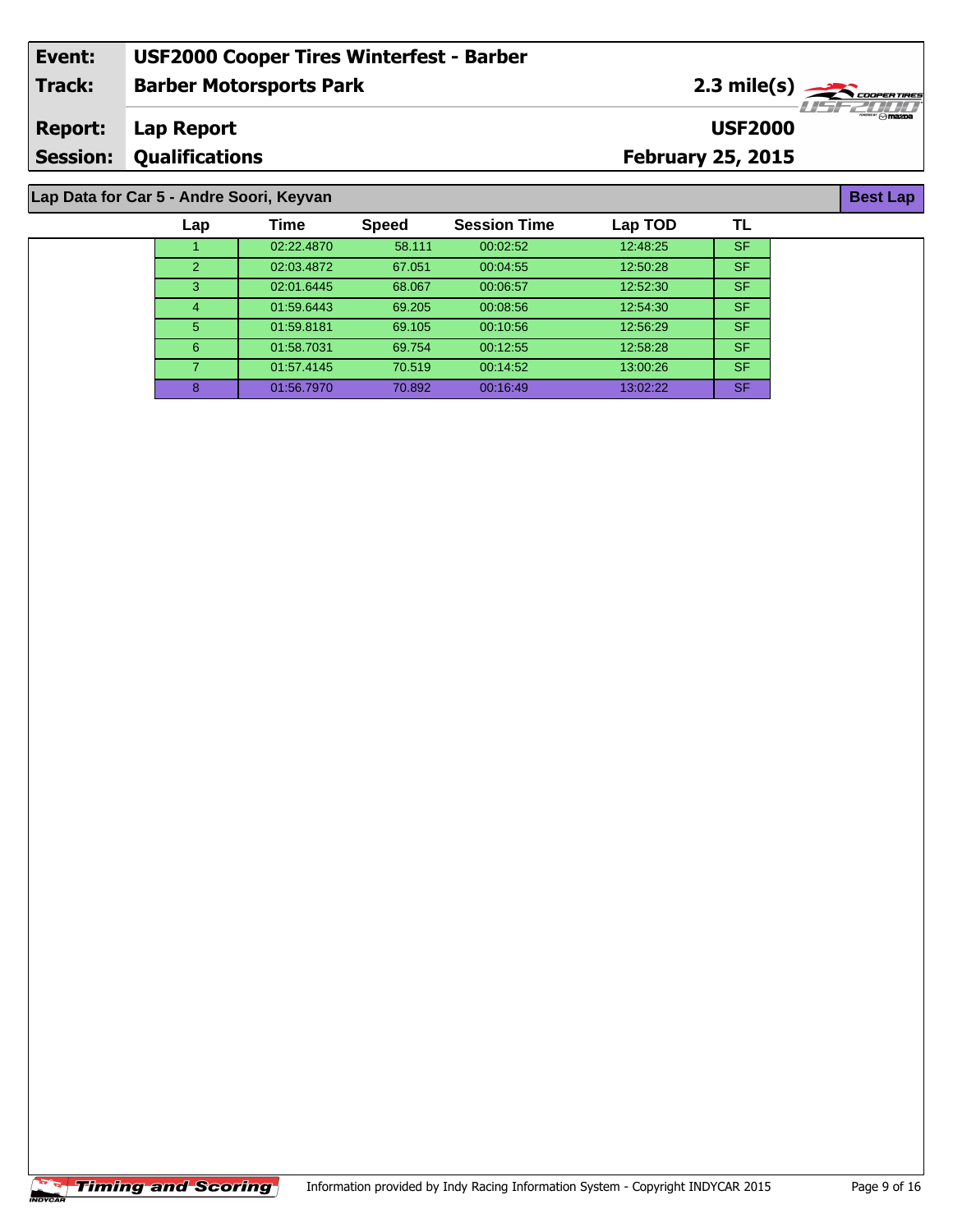| Event:          | <b>USF2000 Cooper Tires Winterfest - Barber</b> |                                                                            |  |
|-----------------|-------------------------------------------------|----------------------------------------------------------------------------|--|
| Track:          | <b>Barber Motorsports Park</b>                  | $2.3 \text{ mile(s)} \longrightarrow \text{Coneerimes}$<br><i>-USFZUUT</i> |  |
| Report:         | Lap Report                                      | ‴ ନmazoa<br><b>USF2000</b>                                                 |  |
| <b>Session:</b> | <b>Qualifications</b>                           | <b>February 25, 2015</b>                                                   |  |
|                 |                                                 |                                                                            |  |

### **Lap Data for Car 6 - Hanratty, Max (R)**

| Lap           | Time       | <b>Speed</b> | <b>Session Time</b> | Lap TOD  |           |  |
|---------------|------------|--------------|---------------------|----------|-----------|--|
|               | 02:21.3084 | 58.595       | 00:02:43            | 12:48:16 | <b>SF</b> |  |
| $\mathcal{P}$ | 02:09.1934 | 64.090       | 00:04:52            | 12:50:25 | <b>SF</b> |  |
| 3             | 02:05.3019 | 66,080       | 00:06:57            | 12:52:30 | <b>SF</b> |  |
| 4             | 02:04.9457 | 66.269       | 00:09:02            | 12:54:35 | <b>SF</b> |  |
| 5             | 02:08.0116 | 64.682       | 00:11:010           | 12:56:43 | <b>SF</b> |  |
| 6             | 03:25.6932 | 40.254       | 00:14:36            | 13:00:09 | <b>SF</b> |  |
| ⇁             | 02:10.6631 | 63.369       | 00:16:46            | 13:02:19 | <b>SF</b> |  |

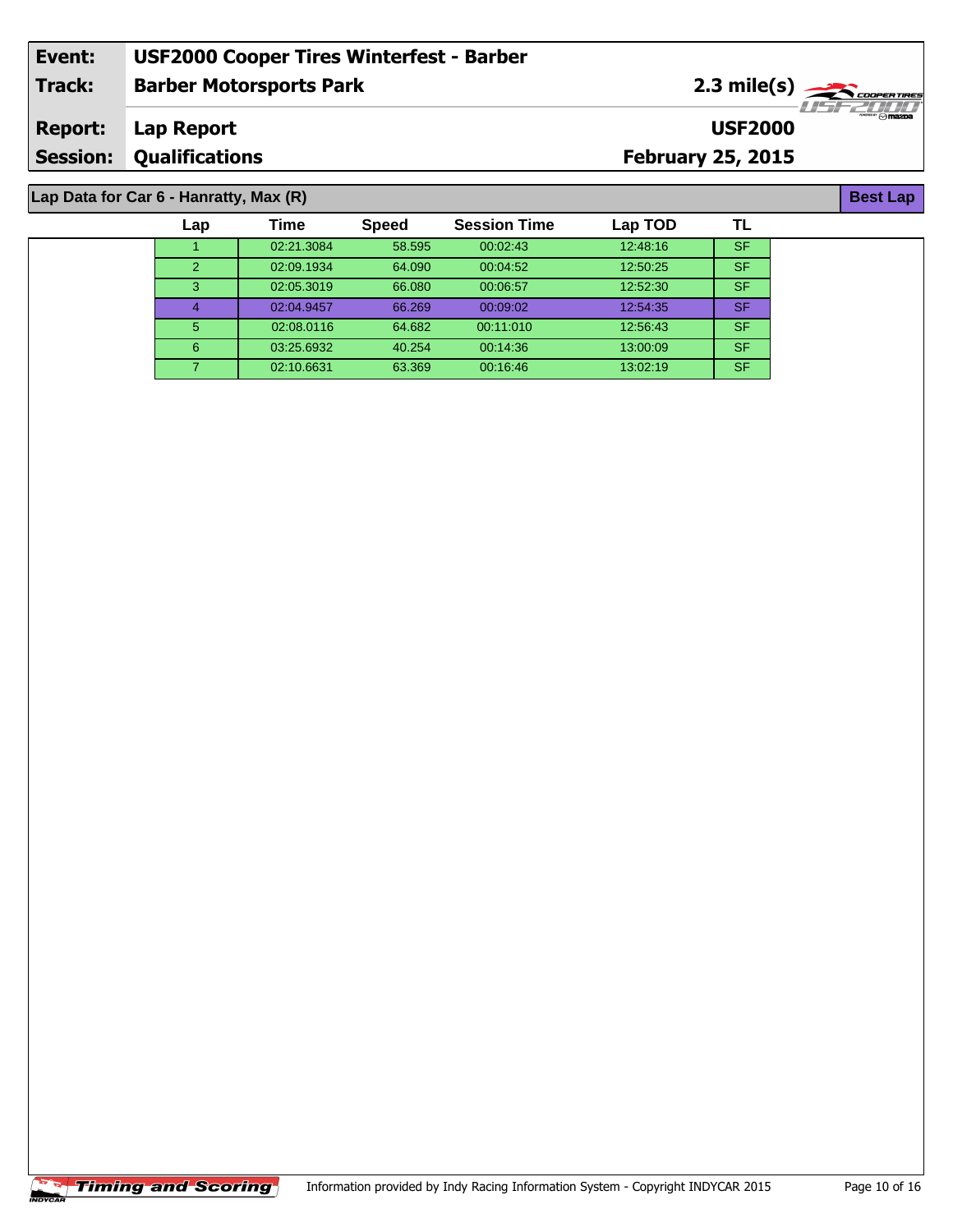| Event:         | <b>USF2000 Cooper Tires Winterfest - Barber</b> |                          |                                                              |
|----------------|-------------------------------------------------|--------------------------|--------------------------------------------------------------|
| <b>Track:</b>  | <b>Barber Motorsports Park</b>                  |                          | $2.3$ mile(s) $\rightarrow$ CODPERTIRES<br><i>·LISEZILID</i> |
| <b>Report:</b> | Lap Report                                      | <b>USF2000</b>           | $\overbrace{m}$                                              |
|                | <b>Session: Qualifications</b>                  | <b>February 25, 2015</b> |                                                              |
|                | Lap Data for Car 80 - Thompson, Parker (R)      |                          | <b>Best Lap</b>                                              |
|                |                                                 |                          |                                                              |

| Lap | Time       | <b>Speed</b> | <b>Session Time</b> | Lap TOD  | TL        |
|-----|------------|--------------|---------------------|----------|-----------|
|     | 02:08.3147 | 64.529       | 00:02:33            | 12:48:06 | <b>SF</b> |
| 2   | 01:54.1174 | 72.557       | 00:04:27            | 12:50:00 | <b>SF</b> |
| 3.  | 01:55.5831 | 71.637       | 00:06:23            | 12:51:56 | <b>SF</b> |
| 4   | 02:10.7046 | 63.349       | 00:08:34            | 12:54:07 | <b>SF</b> |
| 5.  | 02:04.3521 | 66.585       | 00:10:38            | 12:56:11 | <b>SF</b> |
| 6   | 01:52.8752 | 73.355       | 00:12:31            | 12:58:04 | <b>SF</b> |
|     | 01:48.8098 | 76.096       | 00:14:20            | 12:59:53 | <b>SF</b> |
| 8   | 01:49.6240 | 75.531       | 00:16:09            | 13:01:42 | <b>SF</b> |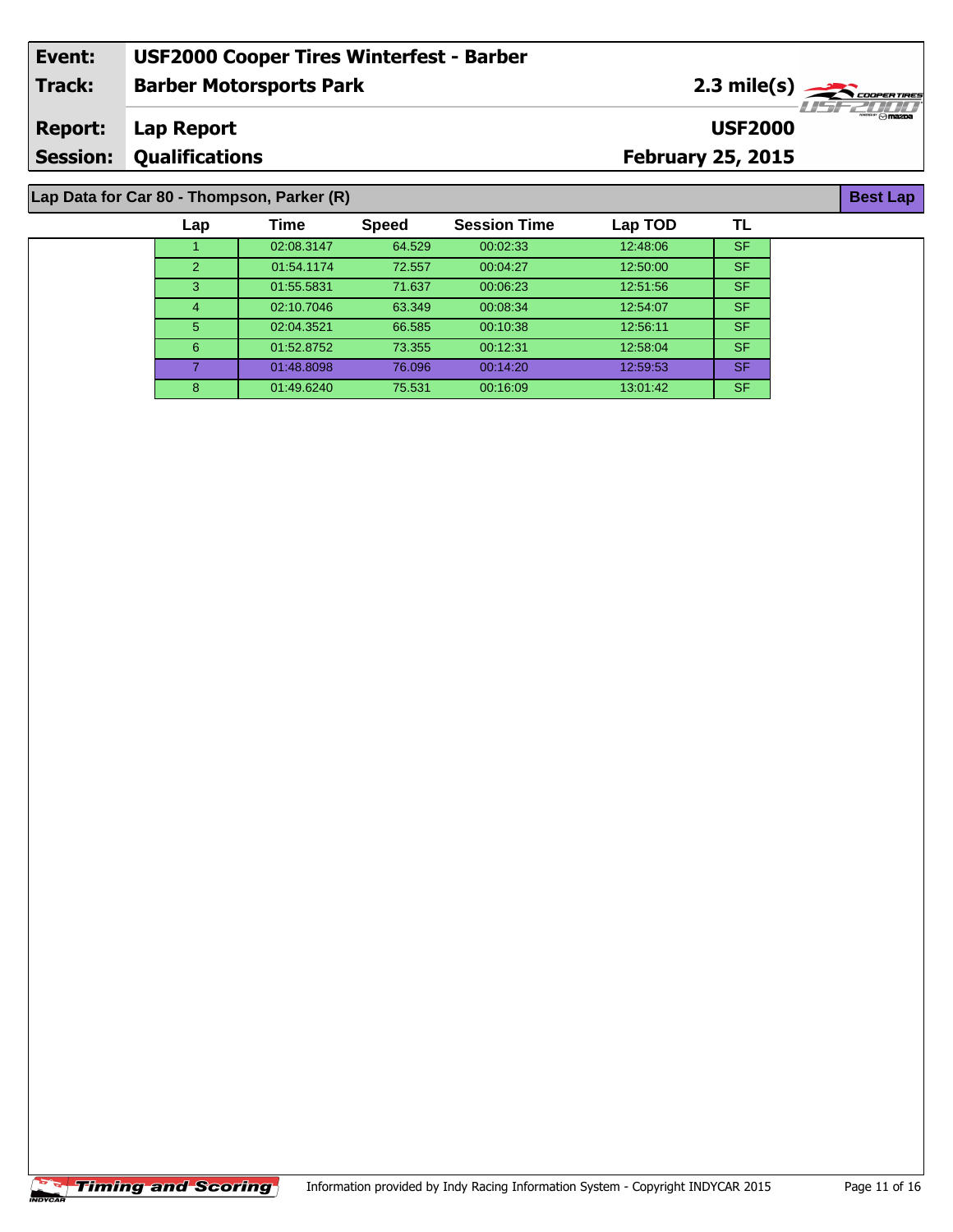| Event:          | <b>USF2000 Cooper Tires Winterfest - Barber</b> |                          |                        |
|-----------------|-------------------------------------------------|--------------------------|------------------------|
| Track:          | <b>Barber Motorsports Park</b>                  | $2.3 \text{ mile(s)}$    |                        |
| <b>Report:</b>  | Lap Report                                      | <b>USF2000</b>           | $\sqrt[m]{\text{max}}$ |
| <b>Session:</b> | <b>Qualifications</b>                           | <b>February 25, 2015</b> |                        |
|                 |                                                 |                          |                        |

1 02:23.1868 57.827 00:03:44 12:49:17 SF 02:12.0103 62.722 00:05:56 12:51:29 SF 02:07.0309 65.181 00:08:03 12:53:36 SF 02:04.4024 66.558 00:10:07 12:55:40 SF

**Lap Time Speed Session Time Lap TOD**

#### **Lap Data for Car 81 - Agren, Ayla (R)**

| ST 1<br>a an<br>l |
|-------------------|

**TL**

|  | <b>Fiming and Scoring'</b> |  |
|--|----------------------------|--|
|  |                            |  |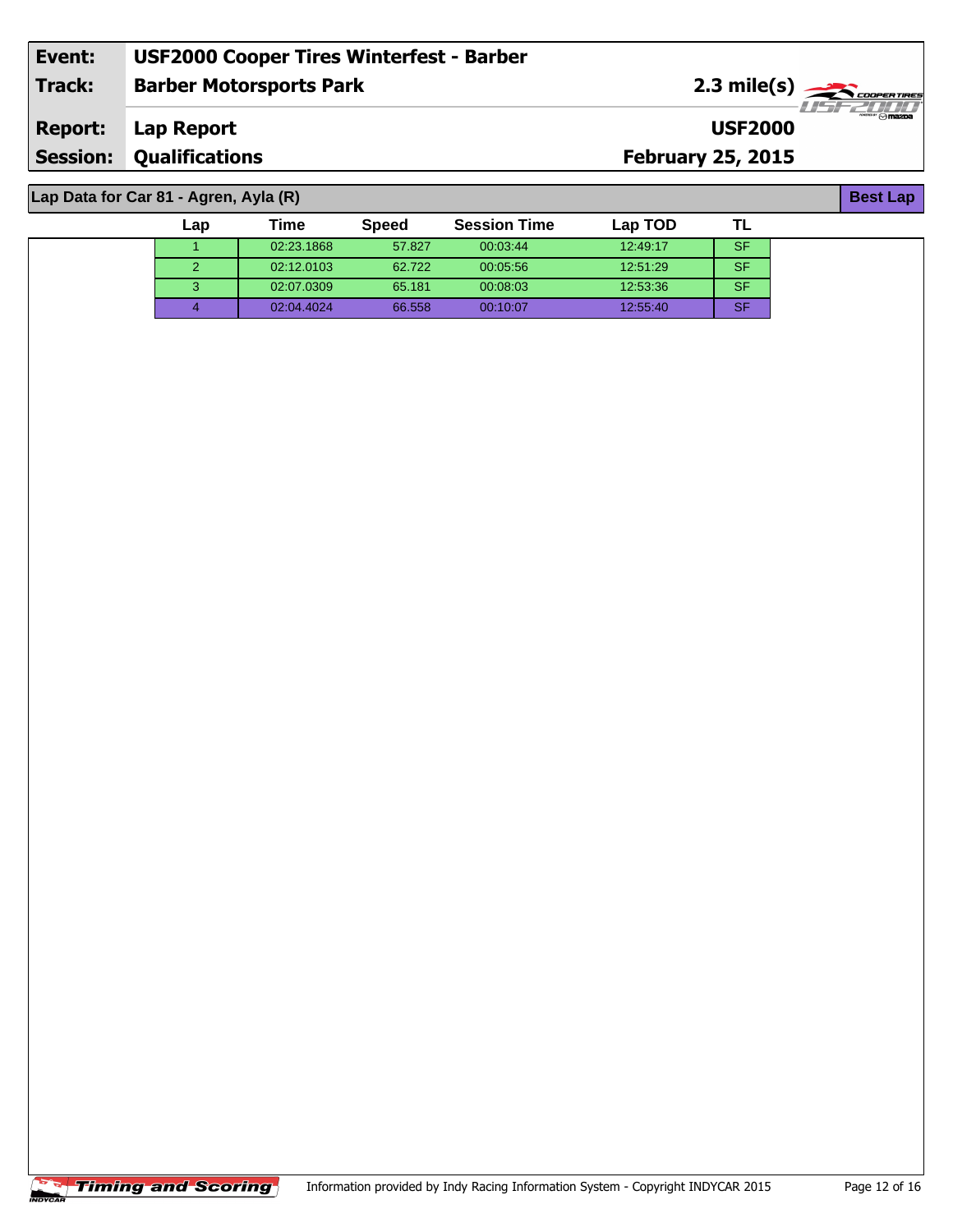| Event: | <b>USF2000 Cooper Tires Winterfest - Barber</b> |                                                                                        |  |
|--------|-------------------------------------------------|----------------------------------------------------------------------------------------|--|
| Track: | <b>Barber Motorsports Park</b>                  | $2.3$ mile(s) $\frac{1}{\sqrt{2.560 \text{Fermes}}}}$<br>- 1151 <del>- 7</del> 11 1111 |  |
|        | <b>Report:</b> Lap Report                       | $\overline{\phantom{m}}$<br><b>USF2000</b>                                             |  |
|        | <b>Session: Qualifications</b>                  | <b>February 25, 2015</b>                                                               |  |
|        |                                                 |                                                                                        |  |

### **Lap Data for Car 82 - Gabin, Luke (R)**

| Lap            | Time       | <b>Speed</b> | <b>Session Time</b> | Lap TOD  | TL        |  |
|----------------|------------|--------------|---------------------|----------|-----------|--|
|                | 02:10.2779 | 63.556       | 00:02:59            | 12:48:32 | <b>SF</b> |  |
| $\mathcal{P}$  | 02:10.7877 | 63.309       | 00:05:10            | 12:50:43 | <b>SF</b> |  |
| 3              | 01:56.0887 | 71.325       | 00:07:06            | 12:52:39 | <b>SF</b> |  |
| $\overline{4}$ | 01:58.0371 | 70.147       | 00:09:04            | 12:54:37 | <b>SF</b> |  |
| 5              | 01:53.7410 | 72.797       | 00:10:58            | 12:56:31 | <b>SF</b> |  |
| 6              | 02:09.1214 | 64.126       | 00:13:07            | 12:58:40 | <b>SF</b> |  |
|                | 02:00.5538 | 68.683       | 00:15:08            | 13:00:41 | <b>SF</b> |  |

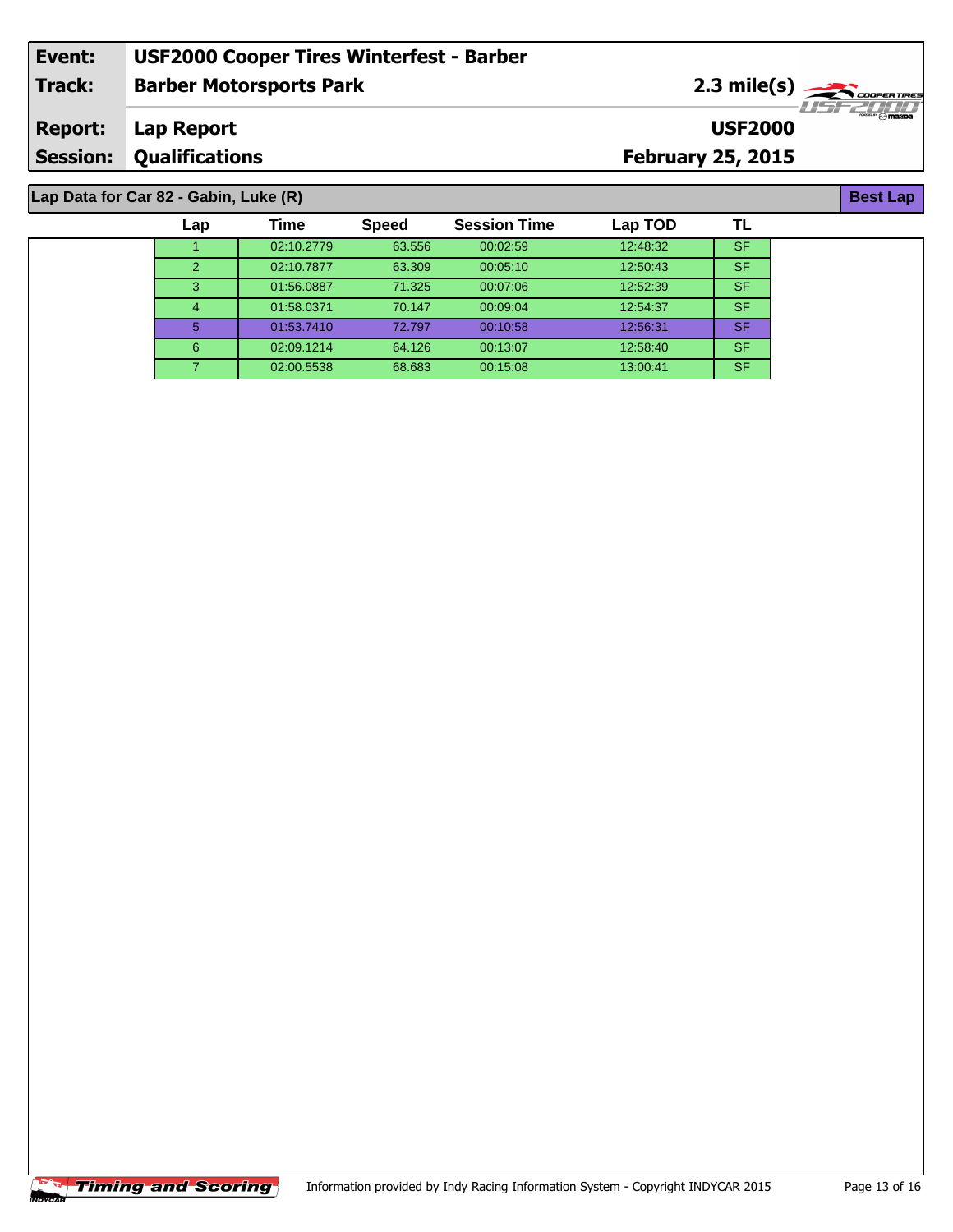| Event:                                    | <b>USF2000 Cooper Tires Winterfest - Barber</b> |                          |  |                  |  |  |
|-------------------------------------------|-------------------------------------------------|--------------------------|--|------------------|--|--|
| Track:                                    | <b>Barber Motorsports Park</b>                  | $2.3 \text{ mile(s)}$    |  |                  |  |  |
| <b>Report:</b>                            | Lap Report                                      | <b>USF2000</b>           |  | $-1157771/1/1/2$ |  |  |
|                                           | <b>Session: Qualifications</b>                  | <b>February 25, 2015</b> |  |                  |  |  |
|                                           |                                                 |                          |  |                  |  |  |
| Lap Data for Car 83 - Rickards, Garth (R) |                                                 |                          |  |                  |  |  |

**TL**

# 1 02:18.8803 59.620 00:02:54 12:48:27 SF **Lap Time Speed Session Time Lap TOD Lap Data for Car 83 - Rickards, Garth (R)**

|   | <u>UZ. IU.UUUJ</u> | JJ.UZU | <u>UU.UZ.JT</u> | 14.40.47 | ഄ         |
|---|--------------------|--------|-----------------|----------|-----------|
| 2 | 02:03.7354         | 66.917 | 00:04:58        | 12:50:31 | <b>SF</b> |
| 3 | 02:02.9493         | 67.345 | 00:07:01        | 12:52:34 | <b>SF</b> |
| 4 | 02:02.6842         | 67.490 | 00:09:04        | 12:54:37 | <b>SF</b> |
| 5 | 01:59.4475         | 69.319 | 00:11:03        | 12:56:36 | <b>SF</b> |
| 6 | 02:01.0554         | 68.398 | 00:13:04        | 12:58:37 | <b>SF</b> |
|   | 01:56.8432         | 70.864 | 00:15:01        | 13:00:34 | <b>SF</b> |

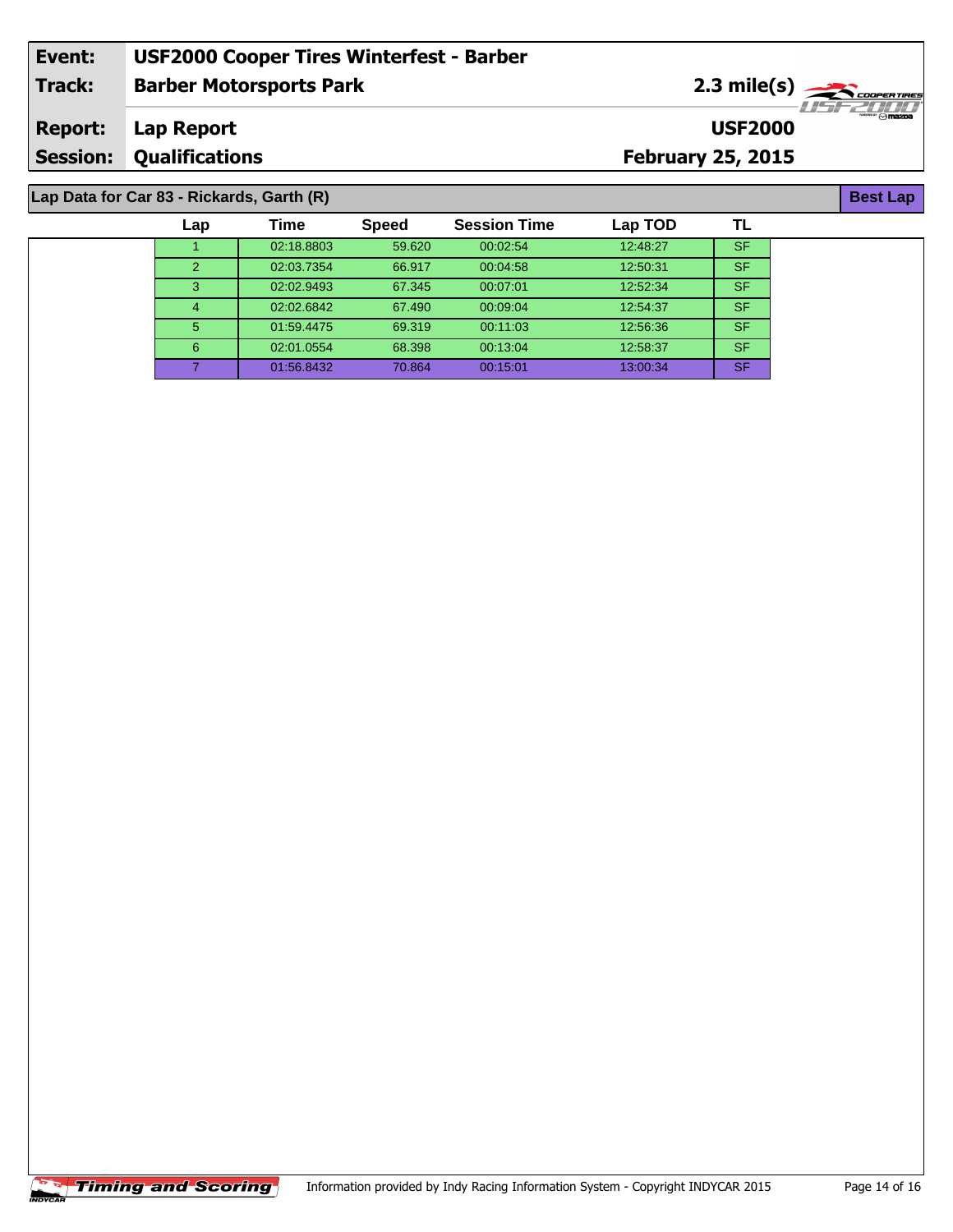| Event:                                       | <b>USF2000 Cooper Tires Winterfest - Barber</b> |                          |                                         |  |  |  |
|----------------------------------------------|-------------------------------------------------|--------------------------|-----------------------------------------|--|--|--|
| Track:                                       | <b>Barber Motorsports Park</b>                  |                          | $2.3$ mile(s) $\rightarrow$ COOPERTIRES |  |  |  |
| <b>Report:</b>                               | Lap Report                                      | <b>USF2000</b>           | $-1157721111$                           |  |  |  |
|                                              | <b>Session: Qualifications</b>                  | <b>February 25, 2015</b> |                                         |  |  |  |
|                                              |                                                 |                          |                                         |  |  |  |
| Lap Data for Car 84 - Lastochkin, Nikita (R) |                                                 |                          |                                         |  |  |  |

# **Lap Data for Car 84 - Lastochkin, Nikita (R)**

| Lap           | Time       | <b>Speed</b> | <b>Session Time</b> | Lap TOD  | TL        |
|---------------|------------|--------------|---------------------|----------|-----------|
|               | 02:16.6502 | 60.593       | 00:03:19            | 12:48:52 | <b>SF</b> |
| $\mathcal{P}$ | 02:07.8508 | 64.763       | 00:05:27            | 12:51:00 | <b>SF</b> |
| 3             | 02:10.3900 | 63.502       | 00:07:38            | 12:53:11 | <b>SF</b> |
| 4             | 02:01.2141 | 68.309       | 00:09:39            | 12:55:12 | <b>SF</b> |
| 5             | 01:58.4885 | 69.880       | 00:11:37            | 12:57:10 | <b>SF</b> |
| 6             | 02:00.7870 | 68.550       | 00:13:38            | 12:59:11 | <b>SF</b> |
|               | 01:57.8175 | 70.278       | 00:15:36            | 13:01:09 | <b>SF</b> |